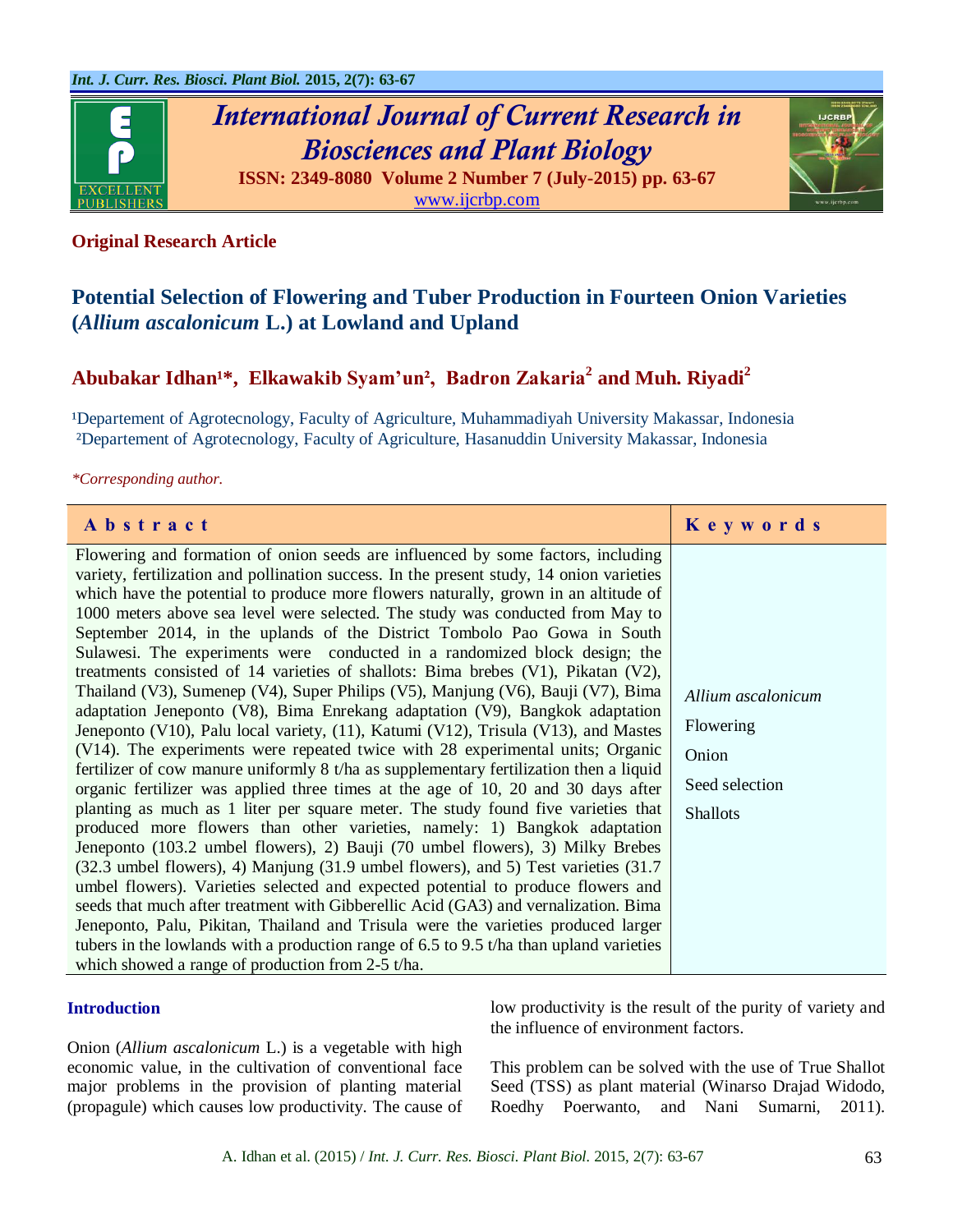Furthermore, it is stated that TSS has various advantages such as planting material needs fewer, relatively free of disease transmission when compared with seed tubers. Based on the results of previous studies that the productivity of onion originating from TSS can reach 33.30 t/ha. The productivity is almost three times the productivity of the national onion. Another advantage of TSS is easy in the storage and transport of seed which is much more efficient than the seed tubers.

Botanical seed production business (TSS) is required an onion varieties that have the potential to produce flowers and seeds, the varieties adapted to environmental conditions as a target as well like by farmers and consumers. The use of TSS seed the volume of advantages compared to the use of tuber (conventional way) among others, the volume of seed needs less TSS is 3-6 kg/ha while the mother bulb needs about 1-1.5 t/ha, storage and transport of TSS is more easier and cheaper, resulting in healthier plants due to TSS relatively free from disease pathogen, and produces tubers with good quality (Ridwan et al., 1989; Permadi, 1993; Rosliani et al., 2005) and can be grown throughout the year.

Flowering is a physiological and morphological phenomena in the life cycle of plants. The beginning transition can be seen at the end of the shoots, the vegetative phase is puffed up form and generative phase, growth at the end of the shoot is meristem flat. During the transformation phase biochemical changes occur in the plant which effected the changes in the differentiation pattern of leaves, shoots, and the floral parts. Flower components are formed on maturity of flowers and end on the full bloom. Through meiosis development of pollen and the embryo sac is perfectly occur, then the plant is ready to undertake the next stage of fertilization via pollination (Zulkarnain, 2010).

Generally farmers are cultivating onion by seed tubers (vegetative), but there are many problem as the result of using seed tubers like, the cost of providing seed tubers are quite expensive which can reach until 40% of total cost production, it is not guaranteed also because often carry the disease pathogen from the origin plant, it is implicated leading lower production. It is needed to solve and break the chain of disease pathogens. The solution is using **True Shallot Seeds (TSS).**

# **Materials and methods**

The study was conducted during May to September 2014 in the upland fields at Tombolo Pao District of Gowa in South Sulawesi. The experiments were conducted in a randomized block design; the treatments consisted of 14 varieties of shallots: Bima brebes (V1), Pikatan (V2), Thailand (V3), Sumenep (V4), Super Philips (V5), Manjung (V6), Bauji (V7), Bima adaptation Jeneponto (V8), Bima Enrekang adaptation (V9), Bangkok adaptation Jeneponto (V10), Palu local variety, (11), Katumi (V12), Trisula (V13), and Mastes (V14). The experiments were repeated twice with 28 experimental units; Organic fertilizer of cow manure uniformly 8 t/ha as supplementary fertilization then a liquid organic fertilizer was applied three times at the age of 10, 20 and 30 days after planting as much as 1 liter per square meter. The tools used in this study were hoes, sickles, machetes, bamboo, wire ties, scales, meter, altimeter, thermometer, plastic drums, tool flush (deflated), streamin cloth bags, stationery and cameras. The growing components were observed on each flowers variety and also produced shallot seed.

## **Results and discussion**

# **Total number of flowers**

The result of statistical analysis in Fig. 1 shows that the varieties producting the highest number of flowers in upland area was Jeneponto Bangkok adaptation variety with the average flowers per umbel of 103.2 and it was significantly different with other varieties which showed average flowers 0-32.3 per umbel (Fig. 1). There were several studies Bangkok Variety flowering more than 60% (Putrasamedja and Permadi, 1994). It was showed Jeneponto Bangkok adaptation Variety could be developed for producting botanical seed (true shallot seed, TSS).

In this study also showed Sumenep and Local Palu varietiy did not produce flower, this is suitable of previous studies that Sumenep varieties did not produce flower include planted in the up lands and the lowlands. While Local Palu variety was a derivative variety of Sumenep previously developed by *in vitro*, and after long time adapted in Palu, hence it is called Local Palu. The lowland showed none of the 14 varieties produced flowers due to high daily temperatures at current study location with a daytime and night time average temperatures of 28-35°C and 23-29°C respectively.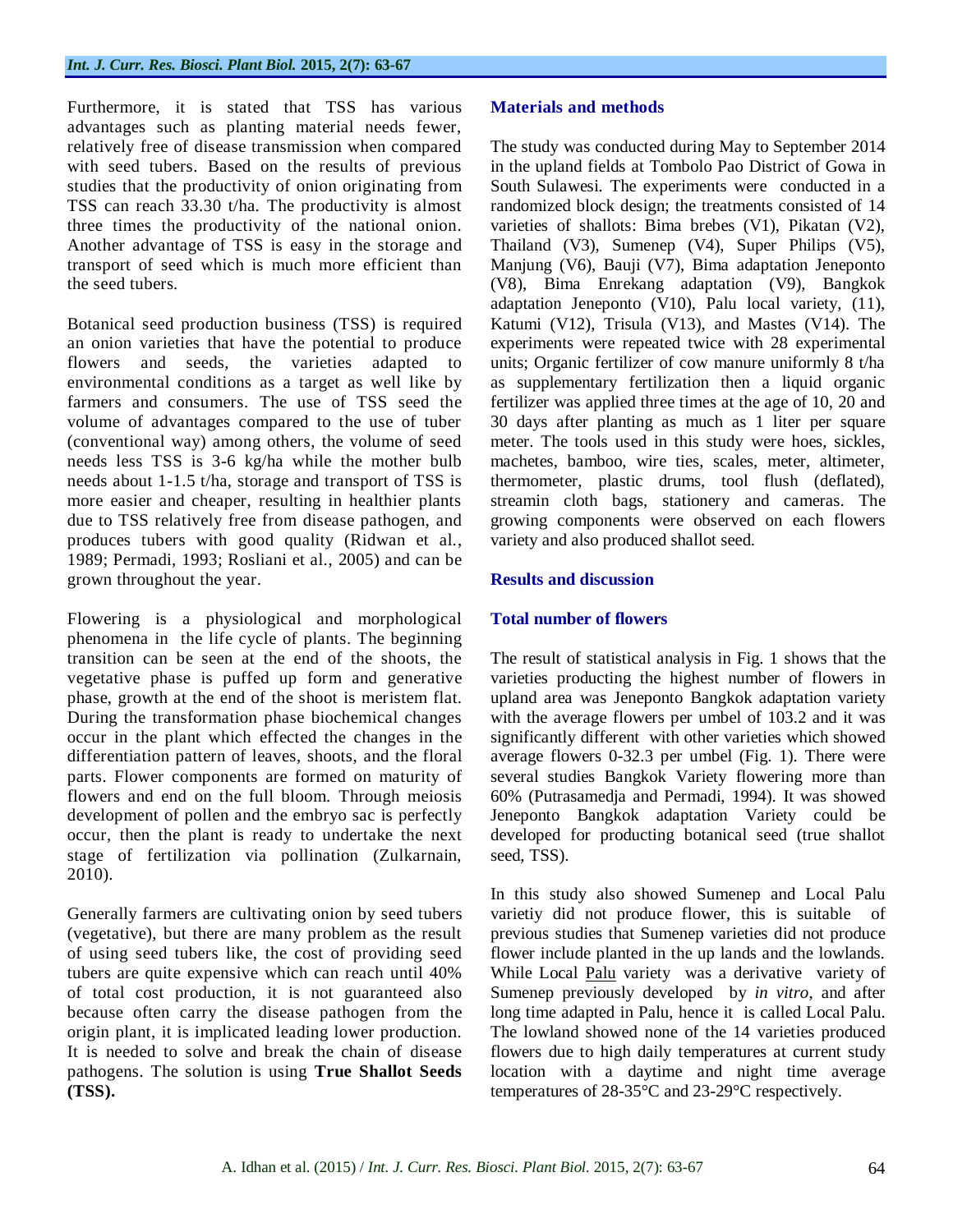

**Fig. 2: a) The flowers of Bangkok varieties at harvest b) Umbel**



**Fig. 3: a) The flowers of Bauji variety at harvest b) Umbel**



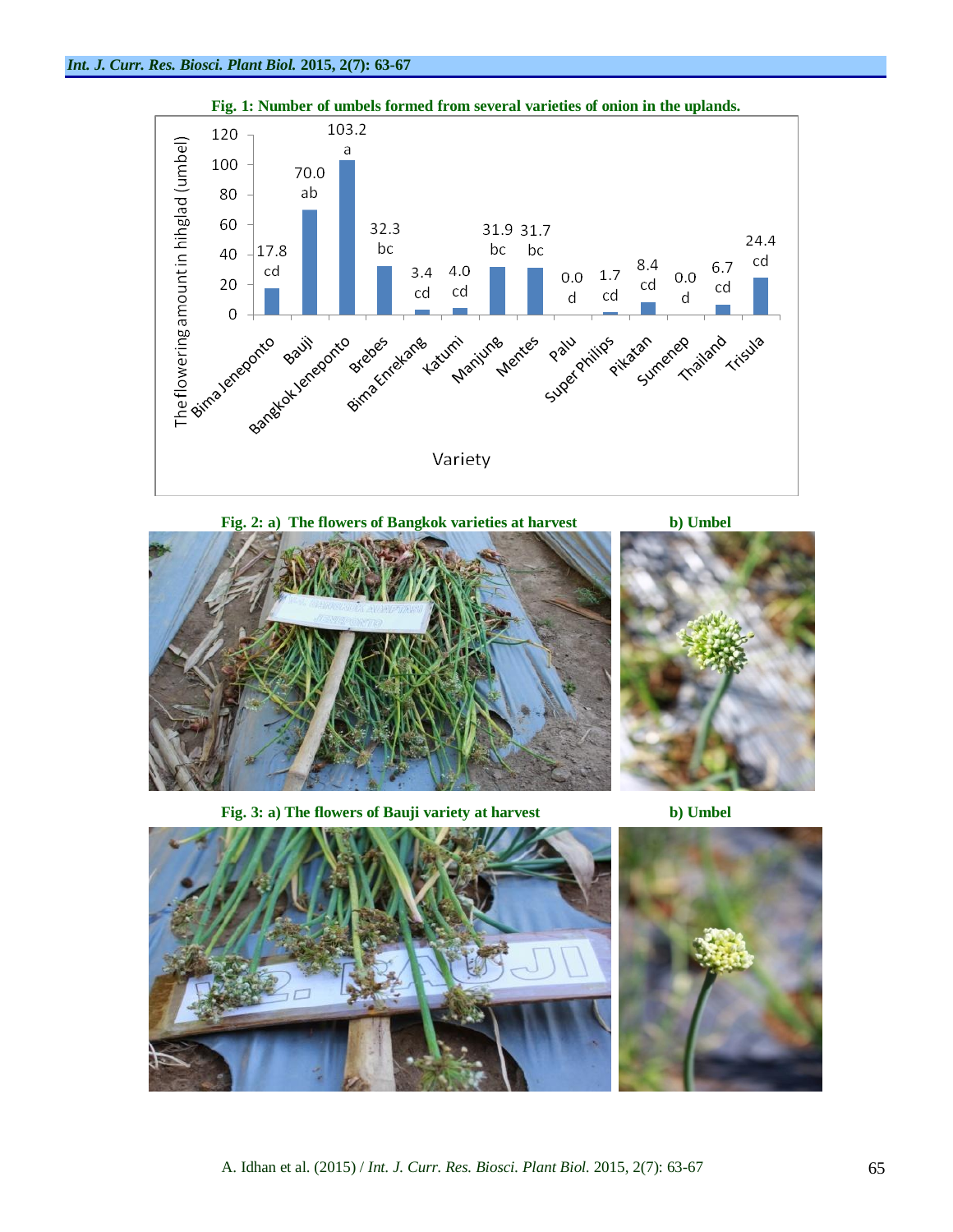

**Fig. 4: Bulbs of Bangkok Jeneponto adaptation variety.**

**Fig. 5: The interaction of altitude and varieties to tuber weight of onion.**



Generally onion is flowering well in the uplands than in the lowlands (Jasmin et al., 2013). Some variety sampling, initiation of flowering influenced of high sea level. The flowering initiation occurred only in the uplands, while the lowland varieties did not show flowering. Flowering was influenced when temperature was higher during flowering initiation in experimental location at lowland. Generally, the upland (temperature 16-18°C) is a suitable location to produce flowering and shallot seed (Sumarni et al., 2009). According to Sumarni and Soetiarso (1998), flowering initiation required 9-12°C temperature, growing umbel required 17-19°C temperature, while the fruiting and shallot required 35°C temperature. Hilaman et al. (2014) reported that the onion which bloom in the upland, reached an average flowering of 93.44%, while in lowland only special vareity can be flowering with the average of 29.89%.

The amount of flowers formed from different onion varieties were very diverse, indicating that the potential of quantum of flowering was influenced by temperature